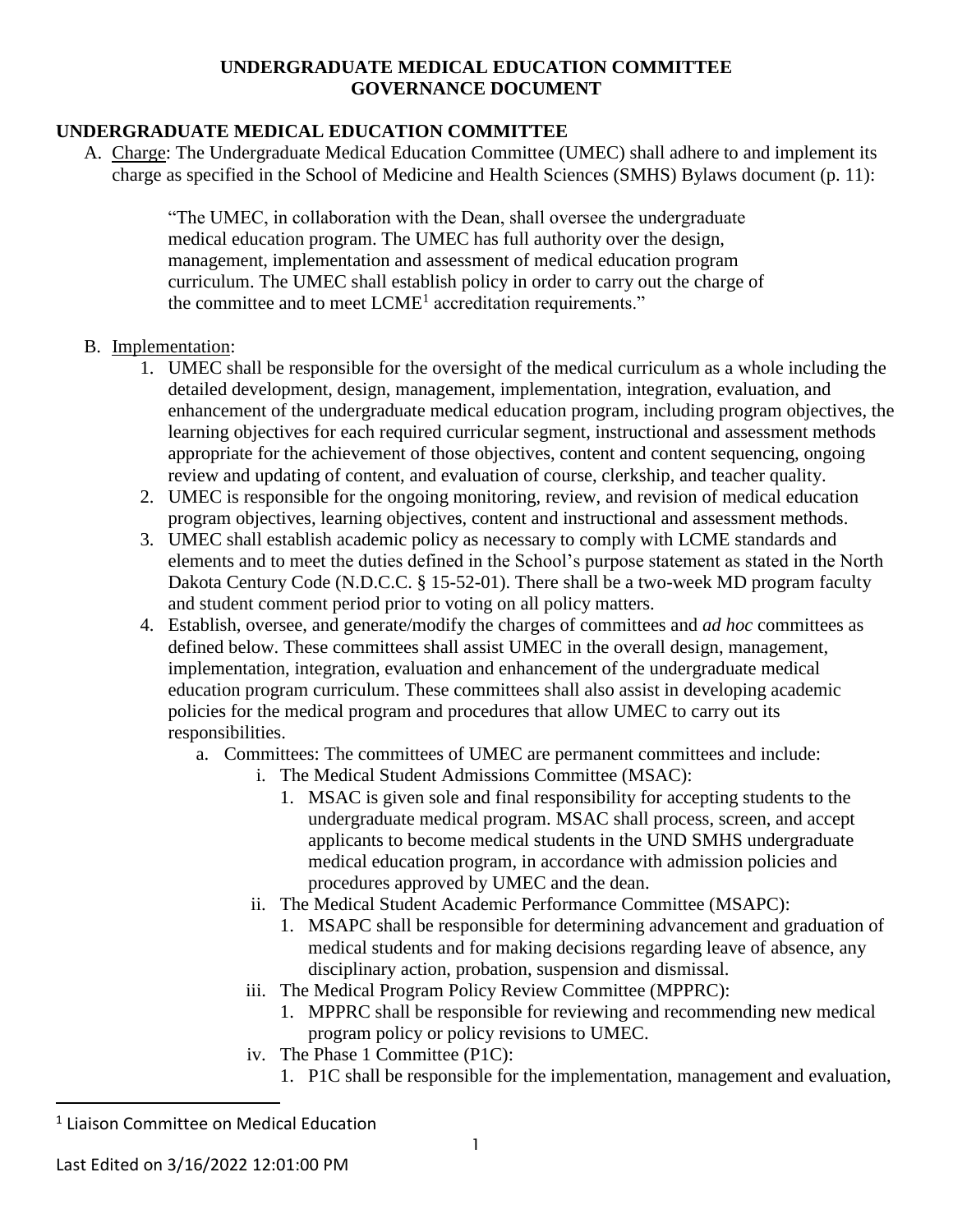of Phase 1 of the undergraduate medical curriculum as delegated by and under the oversight and direction of UMEC.

- v. The Phase 2/Phase 3 Committee (P2P3C):
	- 1. P2P3C shall be responsible for the implementation, management and evaluation, of Phase 2 and Phase 3 of the undergraduate medical curriculum as delegated by and under the oversight and direction of UMEC.
- vi. The Curriculum Evaluation and Management Committee (CEMC):
	- 1. The Curriculum Evaluation and Management Committee shall conduct curriculum evaluation and management activities for each phase of the curriculum and the curriculum as a whole as delegated by and under the oversight and direction of UMEC.
- b. Unless otherwise stated in specific committee documents, UMEC and all UMEC committees shall be governed by the following rules and procedures:
	- i. Quorum for policy decisions is a majority of the voting members. Faculty members shall constitute the majority of committee members voting on all committee business.
	- ii. Meetings may be held, and agenda items discussed without quorum present on scheduled meeting days and times.
	- iii. Terms of service for committee members shall be 3 years, at which time schoolwide nominations and elections for the position will be open to all faculty as per the process described in the bylaws. There are no limits on the number of consecutive terms a committee member may serve if members are re-elected by their peers.
	- iv. Committees shall report their actions and policy recommendations to UMEC as they are approved by the voting membership.
	- v. Committees shall inform and coordinate with UMEC and its other committees regarding actions that impact the work of those committees.
	- vi. Where and when a voting member represents more than one constituency, that member may hold two corresponding roles on the committee but shall only have one vote and shall be counted as one member for the purposes of establishing quorum.
	- vii. The current edition of *The Standard Code of Parliamentary Procedure* shall govern meeting proceedings unless alternative procedures are specified.
- c. *Ad hoc* committees, task forces, or working groups: *Ad hoc* committees, task forces, or working groups may be appointed by UMEC for specific purposes and for a limited period of time that will not exceed 12 months unless reconstituted by approval of UMEC. Upon completion of its task, or at intervals specified in its charge, an ad hoc committee, task force or working group shall issue a report of its work to UMEC.
- d. UMEC shall inform MSAPC and MSAC of its actions and deliberations as they impact the work of those committees.
- C. Line of Reporting: UMEC, in collaboration with the dean, retains sole authority for the medical curriculum and shall inform the Faculty Council (FC) and UMEC committees regarding actions that impact the work of those committees.
- D. Membership:
	- 1. The Assistant Dean for Medical Curriculum shall serve as chair.
	- 2. The Associate Dean for Teaching and Learning shall serve as vice chair.
	- 3. Voting Membership: The voting membership shall be 13 members.
		- a. Chair of UMEC (the chair shall cast only tie-breaking votes)
		- b. Vice chair of UMEC (in the absence of the chair, the vice chair shall cast only tiebreaking votes)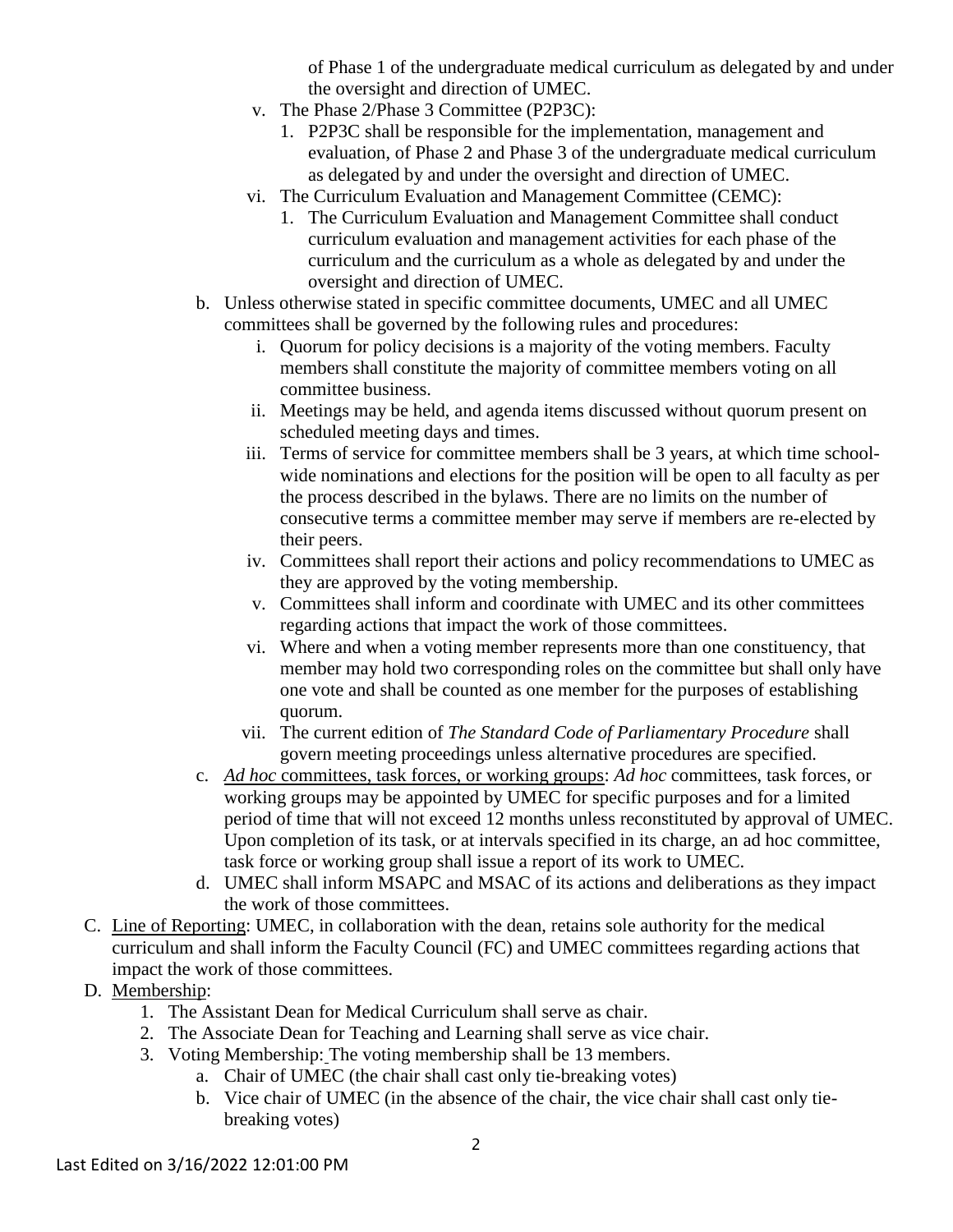- c. Four members of the basic sciences faculty, identified by the SMHS Nominating Committee<sup>2</sup> and elected by the voting faculty.
- b. Four members of the clinical sciences faculty, identified by the SMHS Nominating Committee and elected by the voting faculty.
- c. The Director of INMED.
- d. Two medical student members elected by the student body.
	- i. One member and an alternate to serve during their 2nd and 4th years.
- e. One regional clinical campus dean, elected by and from among the group of regional clinical campus deans.
- 4. Nonvoting Membership/Advisory
	- a. Chairs of all UMEC committees.
	- b. Senior Associate Dean for Medicine and Research.
	- c. Associate Dean for Education and Faculty Affairs.
	- d. Associate Dean for Student Affairs and Admissions.
	- e. Associate Dean for Diversity and Inclusion.
	- f. A Clinical Campus Librarian elected by and from among the clinical campus librarians.
	- g. Chief Information Officer.
	- h. Interprofessional Education Director or designee.

### E. Terms/Conditions:

- 1. Medical student committee members shall only serve two 1-year terms.
- 2. Vacancies shall be filled by the dean until the next general election of UMEC members.

 $\overline{a}$ 

<sup>&</sup>lt;sup>2</sup> The Nominating Committee is a school-wide committee that ensures membership on Faculty Council and on all school-wide committees and programmatic committees, as described in the SMHS Bylaws document (p. 9).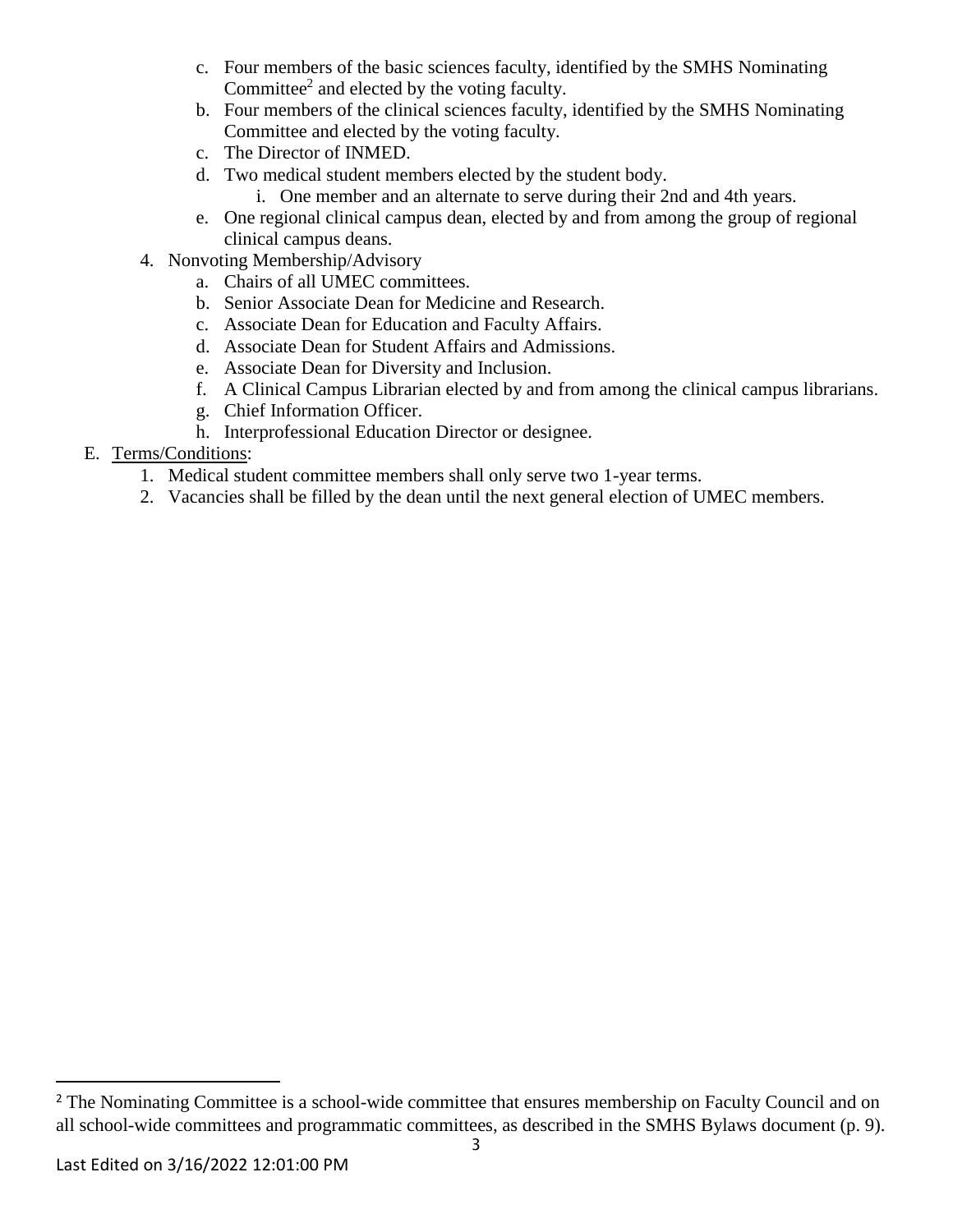# **MEDICAL STUDENT ADMISSIONS COMMITTEE (MSAC)**

- A. Charge: The Medical Student Admissions Committee (MSAC) shall have sole and final authority and responsibility for accepting students to the undergraduate medical education program. MSAC shall process, screen, and accept applicants to become medical students in the UND SMHS medical program, in accordance with the admissions policy and procedures approved by UMEC and the dean.
- B. Implementation:
	- 1. MSAC shall oversee and be responsible for the following processes:
		- a. Screening of applicants for receipt of the secondary/supplementary application.
		- b. Selecting applicants for interview.
		- c. Conducting applicant interviews and assessing applicants
		- d. Making acceptance decisions.
		- e. Creating the list of alternates.
		- f. Making the offer of acceptance, including how applicants are accepted from the list of alternates.
		- g. Approving/disapproving requested deferrals.
	- 2. MSAC shall recommend policy on criteria for student selection to UMEC.
	- 3. MSAC shall ensure compliance with all applicable LCME standards and elements for medical student selection and admission.
	- 4. MSAC shall annually review policies related to its responsibilities and inform UMEC of its findings.
	- 5. MSAC shall ensure that the selection of individual medical students for admission is not influenced by any political or financial factors. The committee shall follow SMHS and university conflict of interest (COI) policies in committee proceedings and voting. Members shall recuse themselves as required by COI policies.
	- 6. MSAC shall report its activities and policy recommendations to UMEC as they are approved by the voting membership.
	- 7. MSAC shall submit to UMEC a list of the admitted students following each admission cycle.
	- 8. MSAC shall inform UMEC and MSAPC of its actions and deliberations as they impact the work of those committees.
- B. Line of Reporting: MSAC reports to UMEC an annual summary of its actions and policy recommendations regarding criteria for student selection.
- C. Membership:
	- 1. The chair and vice chair shall be elected annually from among the MSAC voting membership.
	- 2. Voting membership: The voting membership of the committee shall be 18 members:
		- a. Six members of the basic sciences faculty, identified by the SMHS nominating committee and elected by the voting faculty.
		- b. Six members of the clinical sciences faculty, identified by the SMHS nominating committee and elected by the voting faculty.
		- c. Six medical student members elected by the student body:
			- i. Three second-year students.
			- ii. Three fourth-year students.
	- 3. Nonvoting membership/Advisory:
		- a. The Associate Dean for Student Affairs and Admissions and other individuals invited by the chair to advise the committee.
	- 4. Alternate committee members: MSAC shall maintain a list of alternate faculty and student committee members. If a regular voting member of the committee cannot serve (in the short term), a substitute shall be identified from the alternate committee member list.
- D. Terms/Conditions:
	- 1. In the event of a vacancy in a voting committee member position, the chair, in consultation with the Associate Dean for Student Affairs and Admissions, will appoint a replacement.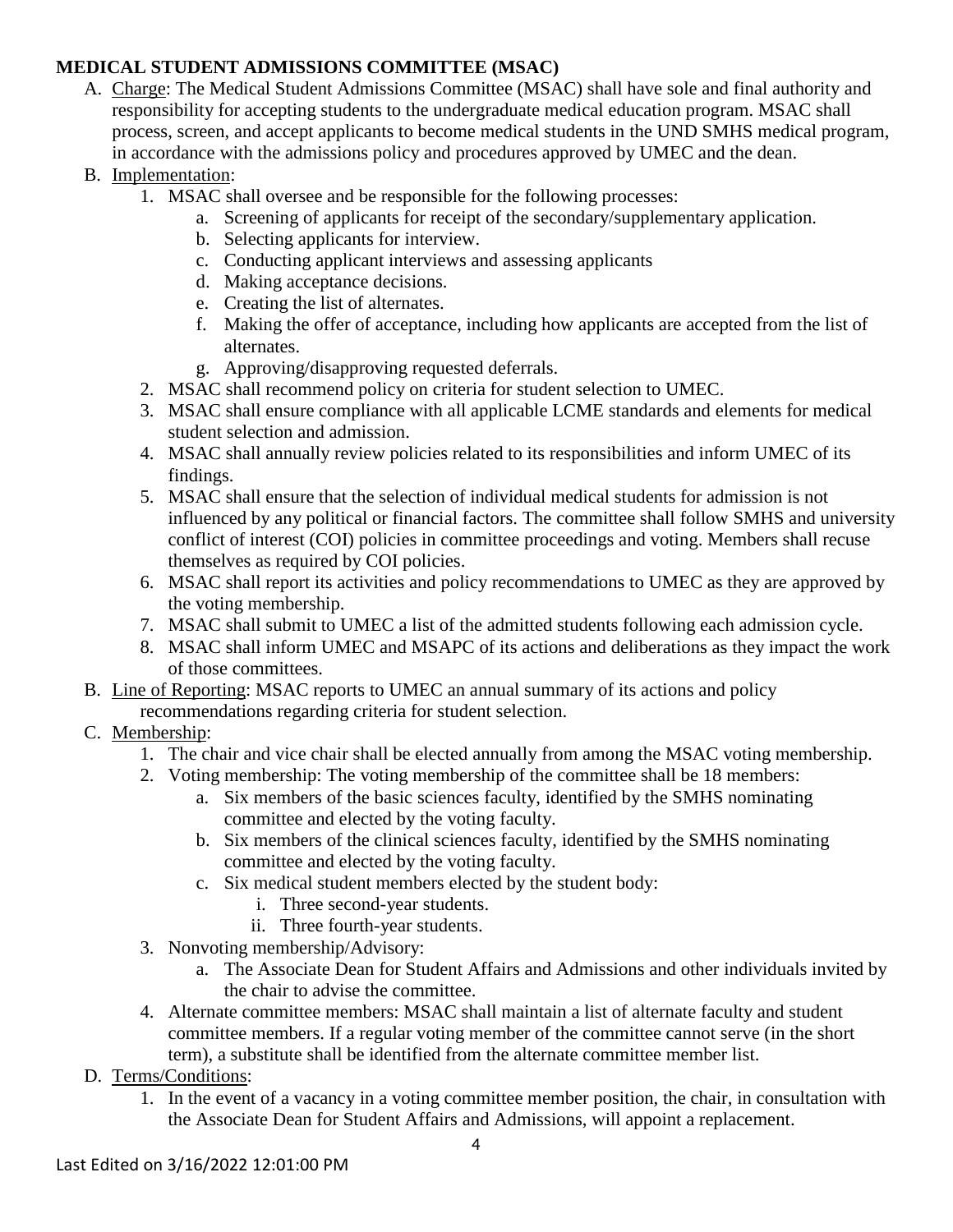- 2. Student committee members shall only serve two 1-year terms.
- 3. A minimum of 10 voting members of MSAC must be present to conduct business at any committee meeting, a majority of whom must be faculty members.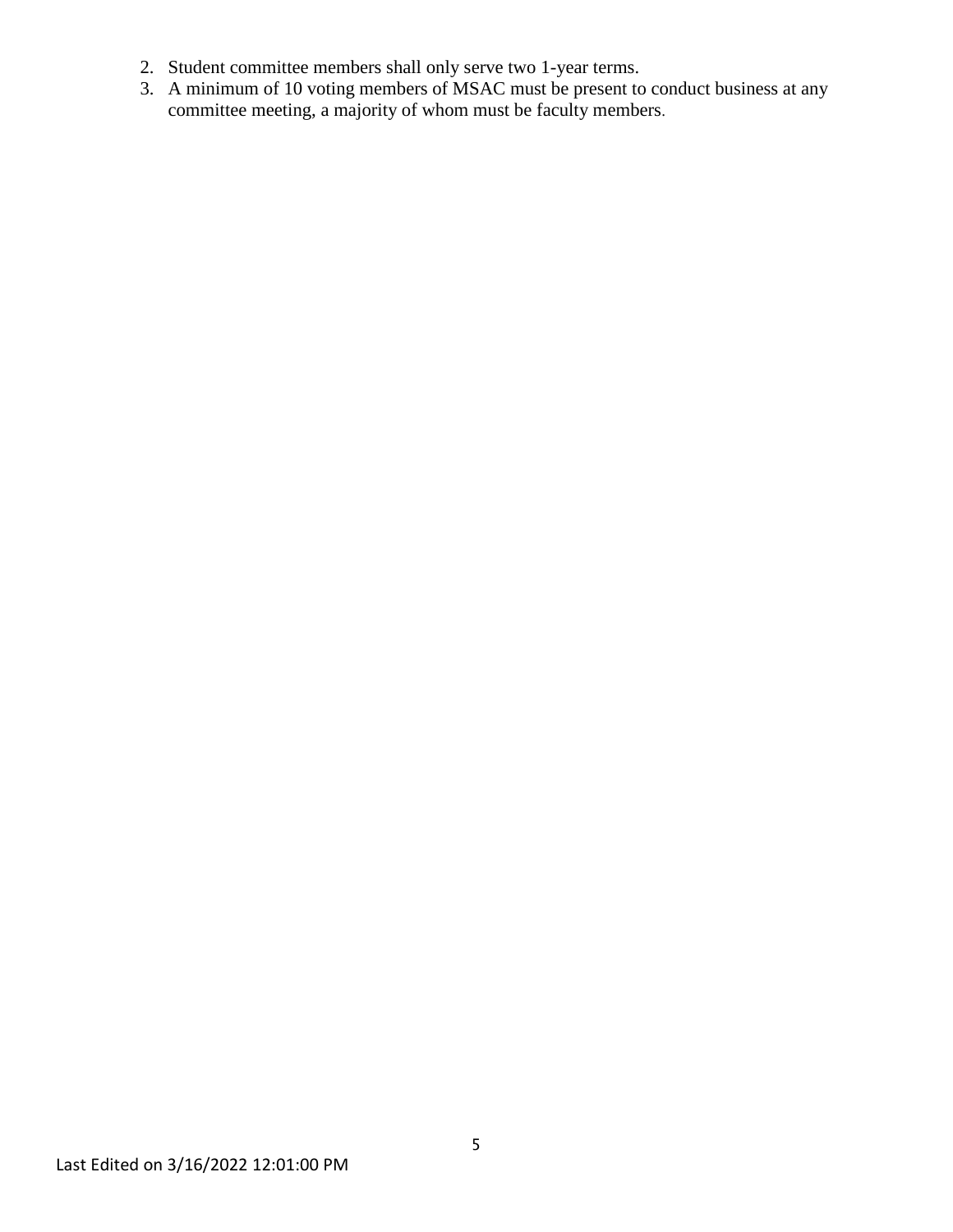### **MEDICAL STUDENT ACADEMIC PERFORMANCE COMMITTEE (MSAPC)**

- A. Charge: The Medical Student Academic Performance Committee (MSAPC) shall be responsible for determining advancement and graduation of medical students and for making decisions regarding leave of absence, any disciplinary action, probation, suspension and dismissal.
- B. Implementation:
	- 1. MSAPC shall recommend academic policy and procedure for the medical program to UMEC in order for it to effectively carry out its responsibilities.
	- 2. MSAPC shall review and recommend academic policy and procedure related to medical student academic performance, advancement, and graduation, and report its findings to UMEC annually.
	- 3. MSAPC shall report its activities and policy recommendations to UMEC as they are approved by the voting membership.
	- 4. MSAPC shall inform UMEC and MSAC of their actions and deliberations as they impact the work of those committees.
	- 5. While UMEC has the responsibility of setting policy related to advancement, graduation, leave of absences, probation, suspension and dismissal of medical students, it is the sole responsibility of MSAPC to carry out those policies and to make decisions affecting students according to those policies. In accordance with UMEC policy, MSAPC is responsible for review and approval of all recommendations for Honors decisions in Phase 1 required courses.
- C. Line of Reporting: MSAPC reports to UMEC an annual summary of its actions and policy recommendations.
- D. Membership:
	- 1. Due to potential conflicts of interest, neither campus deans nor course, clerkship, and education directors may serve on MSAPC. Local site directors for clerkships may serve on MSAPC but must recuse themselves in decisions regarding students from their campus.
	- 2. The chair shall be elected annually from among the committee's voting membership.
	- 3. Voting Membership
		- a. Three members of the basic sciences faculty.
			- i. Two members identified by the SMHS nominating committee and elected by the voting faculty.
			- ii. One member appointed by the dean.
		- b. Three members of the clinical sciences faculty.
			- i. Two members identified by the SMHS nominating committee and elected by the voting faculty.
			- ii. One member appointed by the dean.
		- c. Four members of the medical student body:
			- i. One member from each class appointed by the Associate Dean for Student Affairs and Admissions in consultation with the chair of the committee.
	- 4. Nonvoting membership/Advisory:
		- a. The Associate Dean for Student Affairs and Admissions.
		- b. The Associate Dean for Diversity and Inclusion.
		- c. UND general counsel, when requested.
- E. Terms/Conditions:
	- 1. Quorum for decisions regarding promotion or retention of medical program students shall require a majority of the voting members. Faculty members shall constitute the majority of committee members voting on such decisions.
	- 2. Students committee members, appointed in their first year of medical school, shall serve on the committee until graduation.
	- 3. Faculty committee member vacancies shall be filled by the dean until the next general election.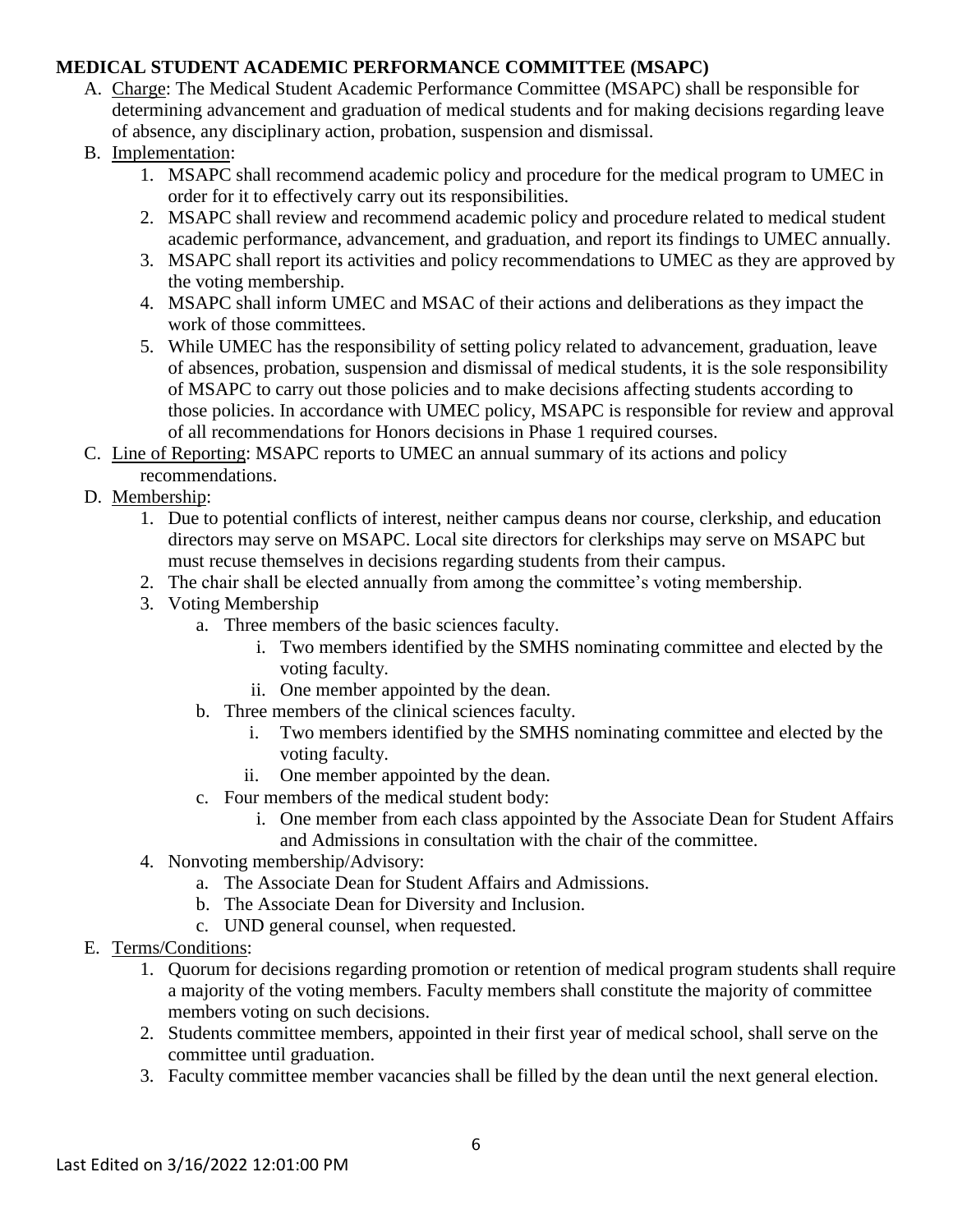### **MEDICAL PROGRAM POLICY REVIEW COMMITTEE (MPPRC)**

- A. Charge: The Medical Program Policy Review Committee (MPPRC) shall be responsible for reviewing and recommending new medical program policy or policy revisions to UMEC.
- B. Implementation:
	- 1. MPPRC shall annually review all policies related specifically to the undergraduate medical education program and to medical students and recommend new policy or policy revisions to UMEC.
	- 2. MPPRC shall annually submit the outcomes of its reviews and all committee recommendations to UMEC for action.
	- 3. MPPRC shall not have the authority to approve or authorize policy. MPPRC may revise medical program policy only under the direction of UMEC.
	- 4. MPPRC shall assist UMEC and its committees with drafting policy documents and providing advice regarding policy matters, as requested.
	- 5. MPPRC shall provide advice to FC regarding school-wide policy, as requested.
	- 6. MPPRC shall review medical program policies to ensure consistency with school-wide policies. MPPRC will notify UMEC when inconsistencies are identified.
	- 7. MPPRC shall ensure meeting minutes accurately reflect the committee's activities and are accessible to UMEC.
- C. Line of Reporting: MPPRC reports to UMEC an annual summary of its actions and policy recommendations.
- D. Membership:
	- 1. The chair shall be elected annually from among the committee's voting membership.
	- 2. Voting membership:
		- a. One basic sciences faculty member, identified by the SMHS Nominating Committee and elected by the voting faculty.
		- b. One clinical sciences faculty member, identified by the SMHS Nominating Committee and elected by the voting faculty.
		- c. One medical student member elected by the student body.
		- d. Associate Dean for Student Affairs and Admissions.
		- e. Associate Dean for Education and Faculty Affairs.
		- f. Associate Dean for Teaching and Learning.
	- 3. Nonvoting membership/Advisory:
		- a. Chief of Staff.
		- b. Assistant Dean for Medical Accreditation.
- E. Terms and Conditions:
	- 1. Medical student committee members only serve a one-year term.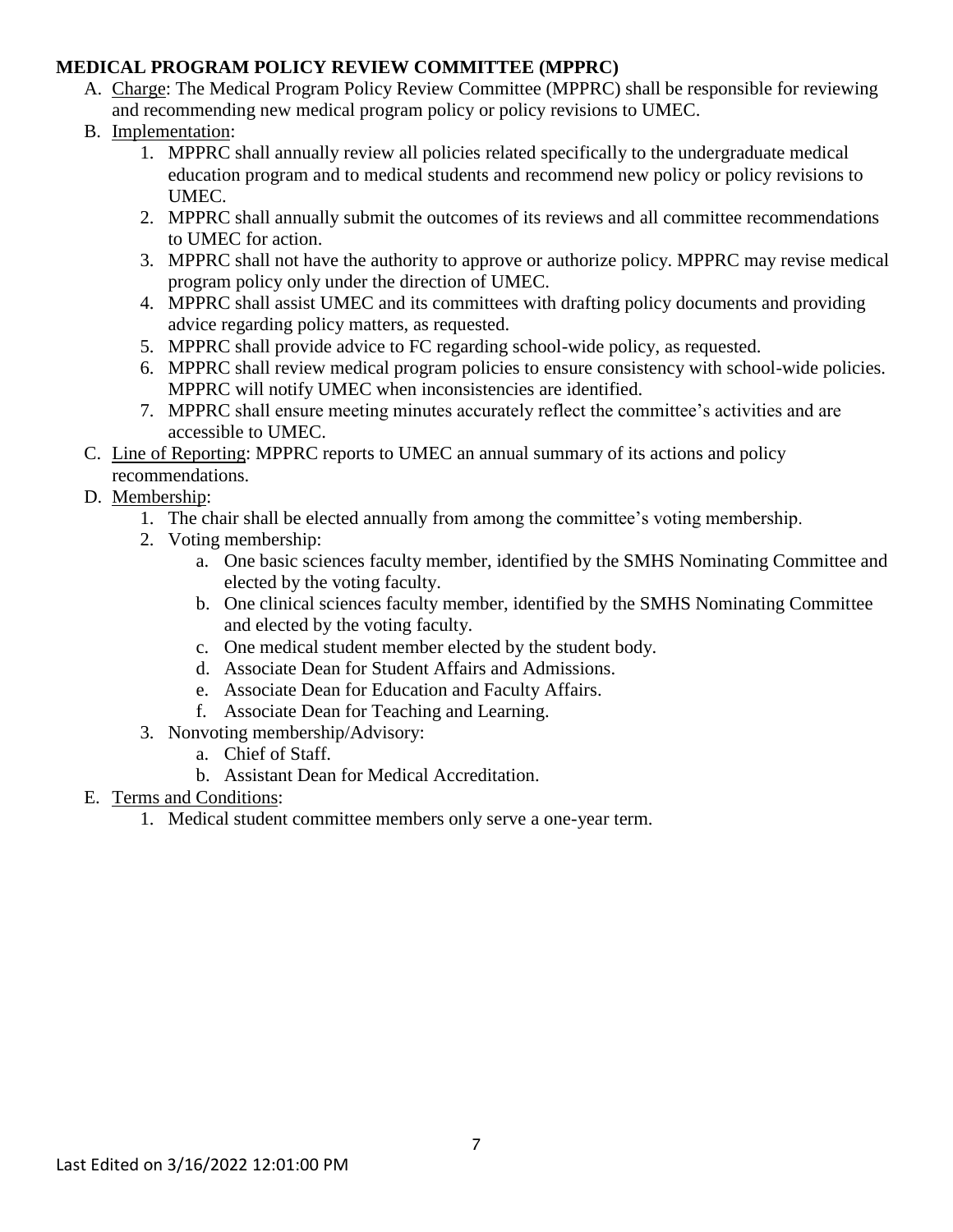### **THE PHASE 1 COMMITTEE (P1C)**

- A. Charge: The Phase 1 Committee (P1C) shall be responsible for the implementation, evaluation, and management of Phase 1of the undergraduate medical curriculum as delegated by and under the direction and authority of UMEC. P1C is advisory to UMEC; all decision-making authority rests with UMEC.
- B. Implementation:
	- 1. P1C shall be responsible for recommending to UMEC the design, content and assessment of Phase 1 curriculum.
	- 2. P1C shall assist P2P3C with the integration of biomedical sciences into the clinical curriculum upon request.
	- 3. P1C shall review, evaluate, and submit to UMEC for approval *Phase 1 Course Reports* prepared by course directors.
	- 4. P1C shall generate, review, and submit to UMEC for approval *Phase 1 Reports* indicating whether the phase goals have been met.
	- 5. P1C shall create and review, in consultation with CEMC, new or revised Phase 1 curriculum proposals and submit them to UMEC for approval.
	- 6. The chair of P1C will submit relevant documents and information describing Phase 1 to UMEC, including but not limited to, the following:
		- a. Annual list of all reports/reviews and anticipated review dates for P1C.
		- b. Minutes of each P1C meeting within one week following approval.
		- c. List of motions, recommendations, and reports for UMEC review and action within one week following each meeting or as requested.
	- 7. Education Resources shall assist in providing expertise in curricular design, pedagogy, and evaluation methods as requested.
- C. Line of Reporting: P1C reports to UMEC.
- D. Membership:
	- 1. The chair of P1C will be elected annually from among the P1C voting membership.
	- 2. The chair shall represent UMEC on P1C by virtue of his or her non-voting membership on UMEC.
	- 3. Voting membership:
		- a. Four basic sciences faculty members, identified by the SMHS nominating committee and elected by the voting faculty.
		- b. The chair of P2P3C
		- c. All Phase 1 course directors of required courses.
		- d. One Phase 1 elective course director appointed by the chair of P1C.
		- e. Director of the simulation center.
		- f. One second-year medical student member elected by the student body.
	- 4. Nonvoting membership/Advisory:
		- a. Senior Associate Dean for Medicine and Research.
		- b. Associate Dean for Education and Faculty Affairs.
		- c. Associate Dean for Student Affairs and Admissions.
		- d. Assistant Dean for Medical Curriculum.
		- e. Associate Dean for Teaching and Learning.
		- f. Assistant Dean for Medical Accreditation.
		- g. A Clinical Campus Librarian elected by and from among the clinical campus librarians.
- E. Terms and Conditions:
	- 1. Medical student committee members only serve a one-year term.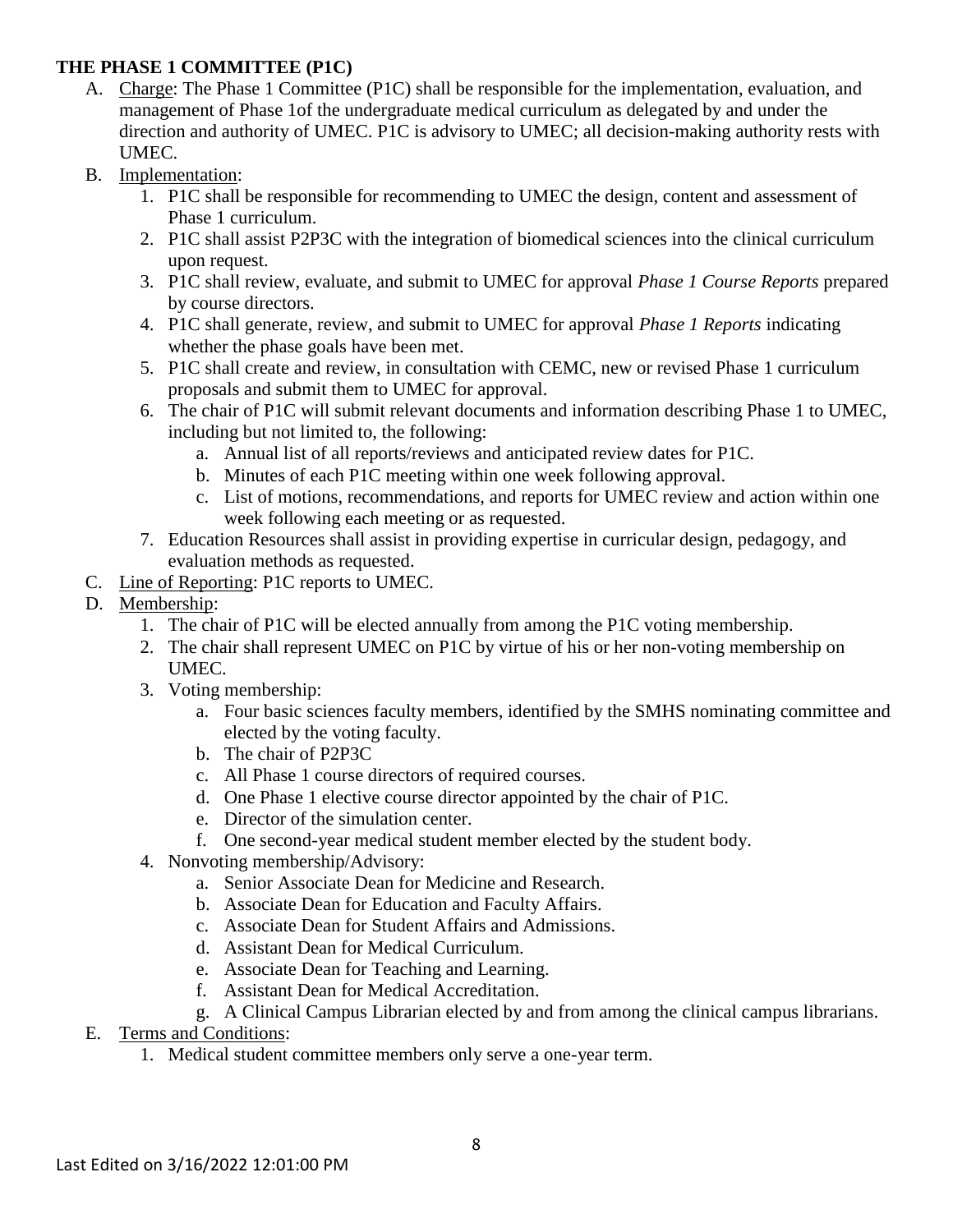### **THE PHASE 2/PHASE 3 COMMITTEE (P2P3C)**

- A. Charge: The Phase 2/Phase 3 Committee (P2P3C) shall be responsible for the implementation, evaluation, and management of Phase 2 and Phase 3 of the undergraduate medical curriculum as delegated by and under the direction and authority of UMEC. P2P3C is advisory to UMEC; all decision-making authority rests with UMEC.
- B. Implementation:
	- 1. P2P3C shall be responsible for recommending to UMEC the design, content and assessment of Phase 2 and Phase 3 curriculum.
	- 2. P2P3C shall assist P1C with the integration of clinical sciences into the preclinical curriculum upon request.
	- 3. P2P3C shall review, evaluate and submit to UMEC for approval *Phase 2* and *Phase 3 Course/Clerkship Reports* prepared by clerkship and education/course directors.
	- 4. P2P3C shall generate, review, and submit to UMEC for approval *Phase 2 and Phase 3 Reports* indicating whether the respective phase goals have been met.
	- 5. P2P3C shall create and review, in consultation with CEMC, new or revised Phase 2 or Phase 3 curriculum proposals and submit them to UMEC for approval.
	- 6. The Chair of P2P3C will submit relevant documents and information describing Phase 2 and Phase 3 to UMEC, including but not limited to, the following:
		- a. Annual list of reports/reviews and anticipated review dates for P2P3C.
		- b. Minutes of each P2P3C meeting within one week following approval.
		- c. List of motions, recommendations, and reports for UMEC review and action within one week following each meeting or as requested.
	- 7. Education Resources shall assist in providing expertise in curricular design, pedagogy, and evaluation methods as requested.
- C. Line of Reporting: P2P3C reports to UMEC.
- D. Membership:
	- 1. The chair of P2P3C will be elected annually from among the P2P3C voting membership.
	- 2. The chair shall represent UMEC on P2P3C by virtue of his or her non-voting membership on UMEC.
	- 3. Voting membership:
		- a. The chair of P2P3C.
		- b. Representatives from each clinical science department:
			- i. These representatives shall be appointed by the department chair and typically include clerkship directors or directors of education.
		- c. The chair of P1C.
		- d. Directors of Rural Opportunities in Medical Education (ROME) and Minot Integrated Longitudinal Experience (MILE).
		- e. One fourth-year medical student member elected by the student body.
		- f. All regional clinical campus deans.
	- 4. Nonvoting Membership/Advisory:
		- a. Senior Associate Dean for Medicine and Research.
		- b. Associate Dean for Education and Faculty Affairs.
		- c. Associate Dean for Student Affairs and Admissions.
		- d. Assistant Dean for Medical Curriculum.
		- e. Associate Dean for Teaching and Learning.
		- f. Assistant Dean for Medical Accreditation.
		- g. A Clinical Campus Librarian elected by and from among the clinical campus librarians.

### F. Terms and Conditions:

1. Medical student committee members only serve a one-year term.